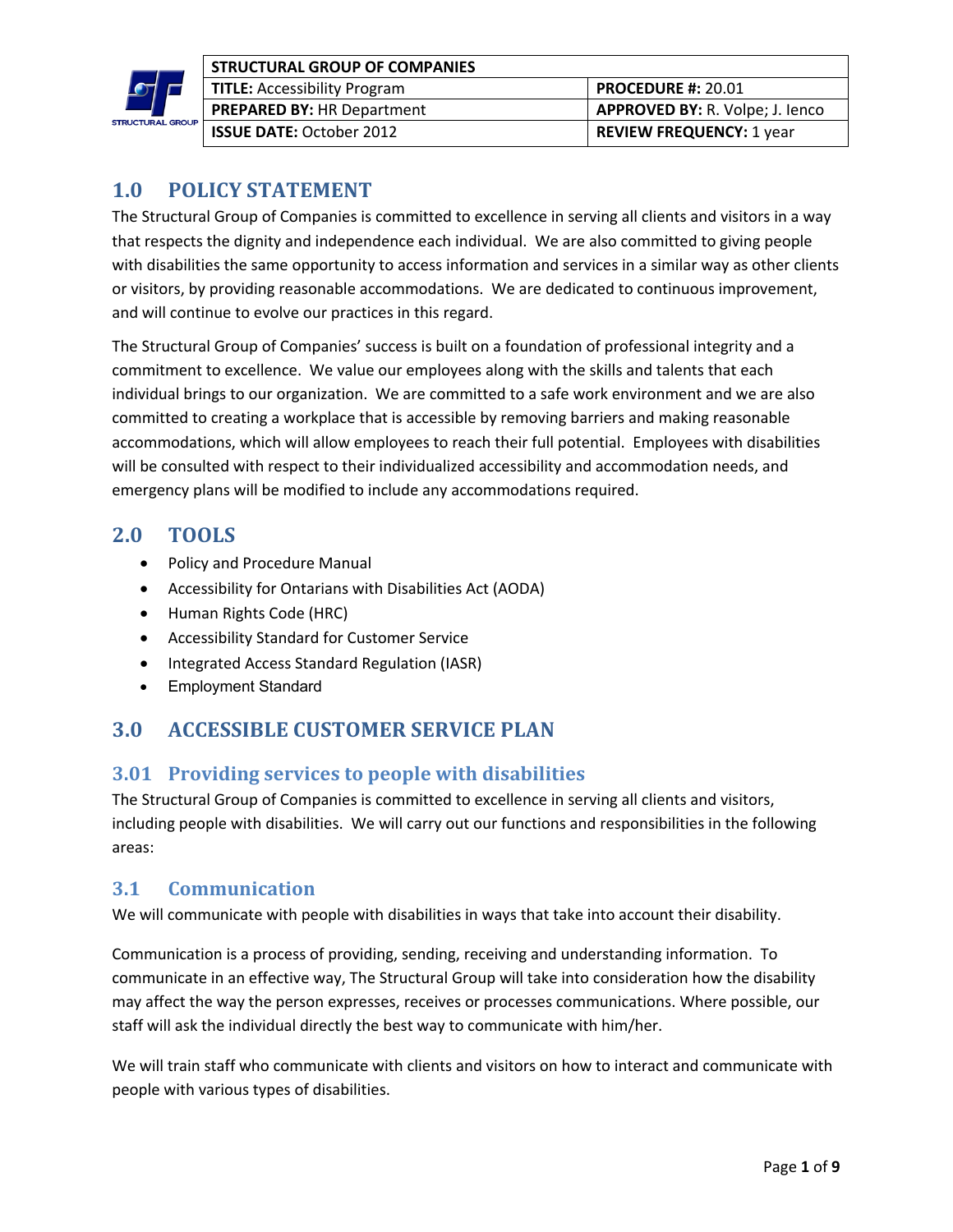

|     | <b>STRUCTURAL GROUP OF COMPANIES</b> |                                        |
|-----|--------------------------------------|----------------------------------------|
|     | <b>TITLE:</b> Accessibility Program  | <b>PROCEDURE #: 20.01</b>              |
|     | <b>PREPARED BY: HR Department</b>    | <b>APPROVED BY: R. Volpe; J. lenco</b> |
| DUP | <b>ISSUE DATE: October 2012</b>      | <b>REVIEW FREQUENCY: 1 year</b>        |

A variety of ways will be used, wherever possible, to make communications more accessible by:

- A. Considering the needs of people with disabilities during the planning stage of services and communication development.
- B. Using plain language to make a document easier to read for people with certain learning disabilities.
- C. Offering information in alternate communication methods, upon request:
	- Hand-write or type information back and forth;
	- Large print;
	- E-mail as an alternate channel to provide accessible communication.
	- Relay Service

### **3.2 Billing**

We are committed to providing accessible invoices to all of our customers. For this reason, invoices will be provided in the following formats, upon request:

- Large print hard copy
- E-mail

We will answer any questions customers may have about the content of the invoice in-person, by telephone, or e-mail.

### **3.3 Assistive devices**

We are committed to serving people with disabilities who use assistive devices. We will ensure that our staff is trained and familiar with various assistive devices that may be used by clients or visitors with disabilities while accessing our services.

### **3.4 Use of service animals and support persons**

We are committed to welcoming people with disabilities who are accompanied by a service animal on the parts of our premises open to clients and visitors, in accordance with the visitor policy. We will also ensure that all staff accompanying clients and visitors is properly trained in how to interact with people with disabilities who are accompanied by a service animal.

We are committed to welcoming people with disabilities who are accompanied by a support person. At no time will a person with a disability who is accompanied by a support person be prevented from having access to his or her support person while on our premises.

### **3.5** Notice of temporary disruption

Notice will be provided in the event of a planned or unexpected disruption in the facilities or services usually used by people with disabilities. This notice will include information about the reason for the disruption, its anticipated duration, and a description of alternative facilities or services, if available.

The notice will be placed at all public entrances on our premises.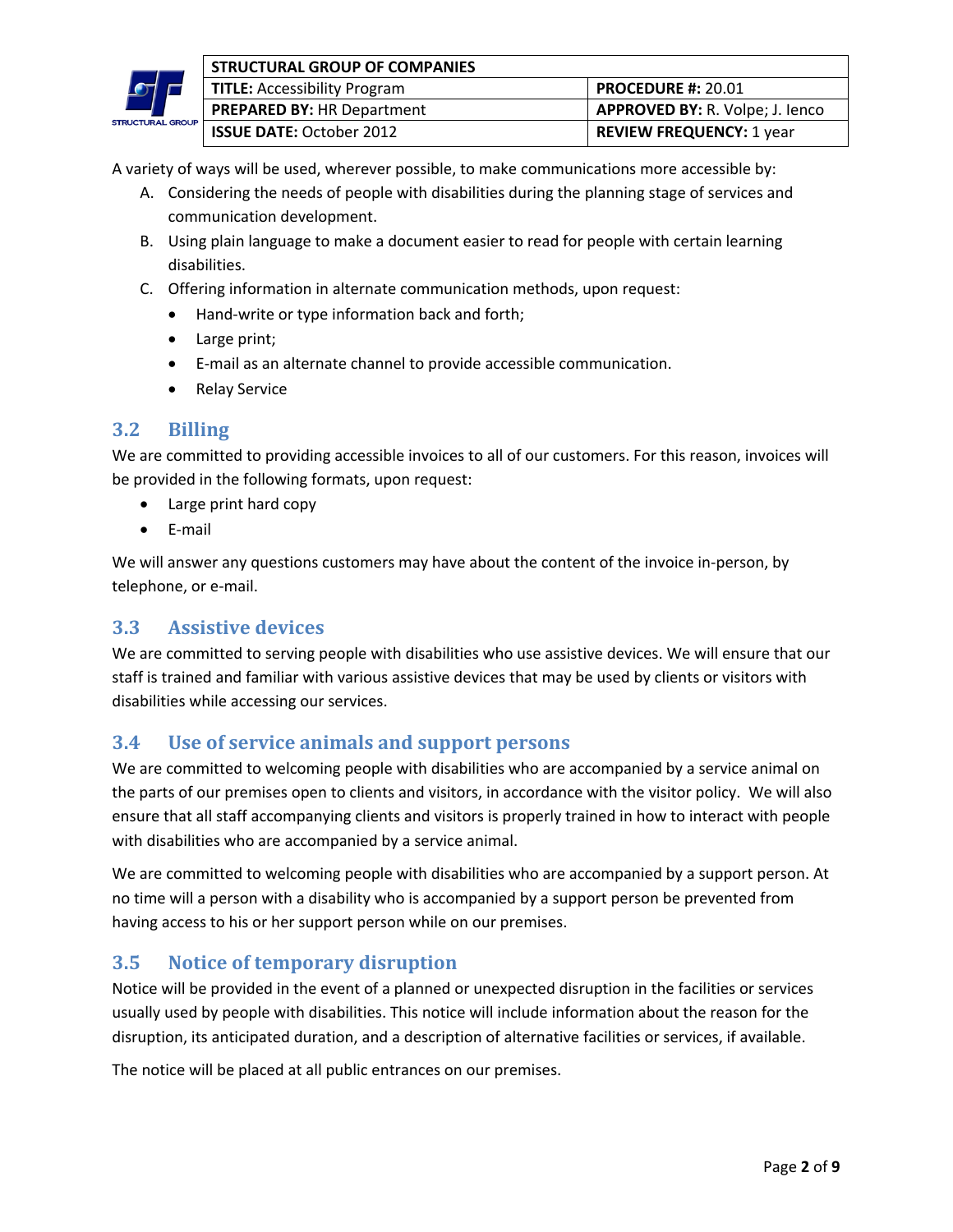

|     | <b>STRUCTURAL GROUP OF COMPANIES</b> |                                        |
|-----|--------------------------------------|----------------------------------------|
|     | <b>TITLE:</b> Accessibility Program  | <b>PROCEDURE #: 20.01</b>              |
|     | <b>PREPARED BY: HR Department</b>    | <b>APPROVED BY: R. Volpe; J. Jenco</b> |
| )UP | <b>ISSUE DATE: October 2012</b>      | <b>REVIEW FREQUENCY: 1 year</b>        |

# **3.6 Training for staff**

The Structural Group of Companies will provide training to all employees who deal with third parties (clients, and visitors), and all those who are involved in the development and approvals of customer service policies, practices and procedures. Individuals in the following positions will be trained:

- Reception
- Managers

Training will include the following:

- The purposes of the Accessibility for Ontarians with Disabilities Act, 2005 and the requirements of the customer service standard
- How to interact and communicate with people with various types of disabilities
- How to interact with people with disabilities who use an assistive device or require the assistance of a service animal or a support person
- How to use the Relay Service
- What to do if a person with a disability is having difficulty in accessing our services
- The Structural Group's policies, practices and procedures relating to the customer service standard.

Applicable staff will be trained on policies, practices and procedures that affect the way services are provided to people with disabilities. Staff will also be trained on an ongoing basis when changes are made to these policies, practices and procedures.

### **3.7 Feedback process**

The ultimate goal of The Structural Group is to meet and surpass expectations while serving clients and visitors with disabilities. Comments on our services regarding how well those expectations are being met are welcome and appreciated.

Feedback regarding the way we provide services to people with disabilities can be made by e-mail, verbally, or written correspondence. All feedback will be directed to the Safety Manager and responded to within 14 business days.

## **3.8 Modifications to this or other policies**

We are committed to developing customer service policies that respect and promote the dignity and independence of people with disabilities. Therefore, no changes will be made to this policy before considering the impact on people with disabilities.

Any policy of The Structural Group of Companies that does not respect and promote the dignity and independence of people with disabilities will be modified.

## **4. INFORMATION AND COMMUNICATION**

The Structural Group of Companies is dedicated to ensuring information is accessible for people with disabilities. This will be achieved through the following means: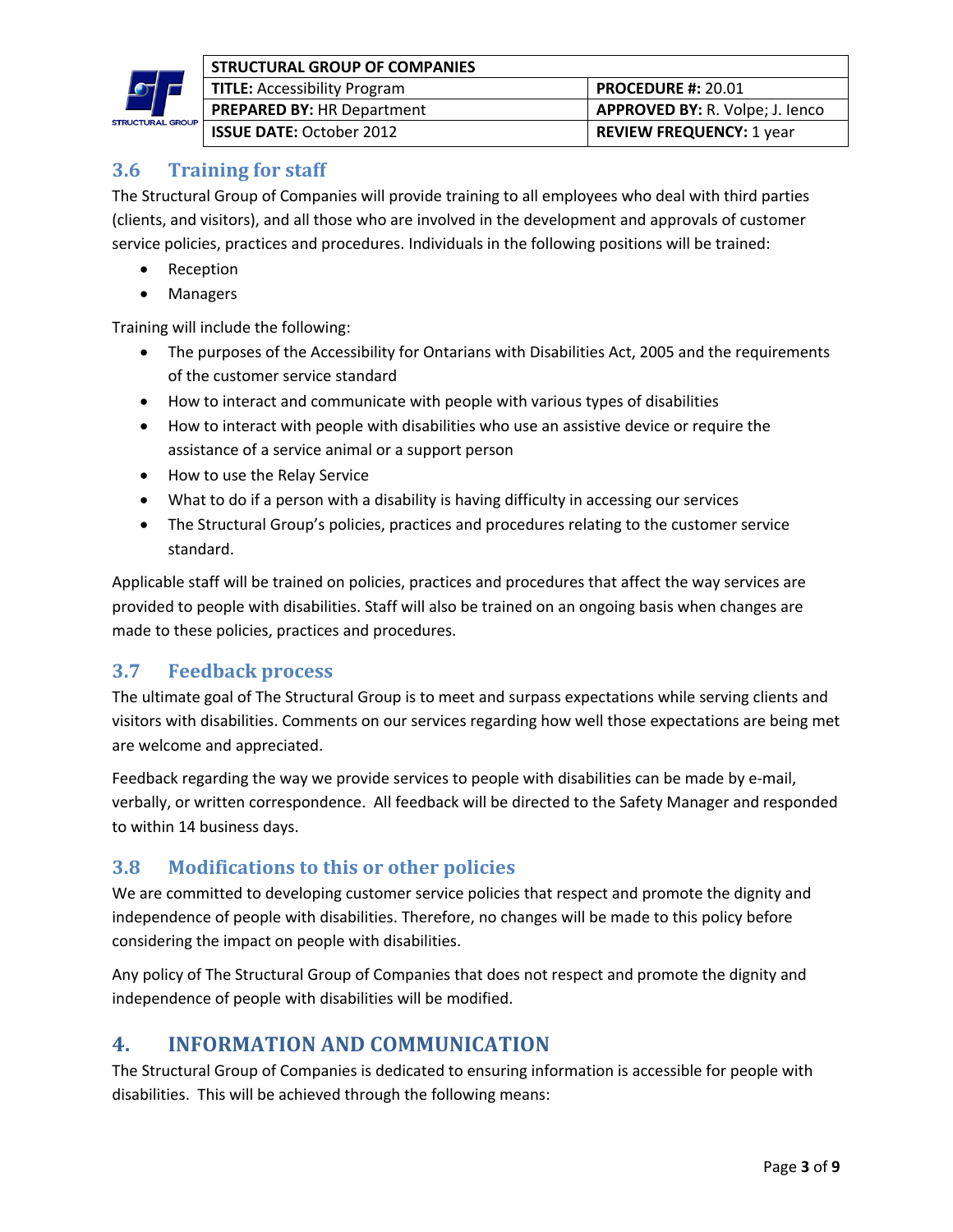

|     | <b>STRUCTURAL GROUP OF COMPANIES</b> |                                        |
|-----|--------------------------------------|----------------------------------------|
|     | <b>TITLE:</b> Accessibility Program  | <b>PROCEDURE #: 20.01</b>              |
|     | <b>PREPARED BY: HR Department</b>    | <b>APPROVED BY: R. Volpe; J. lenco</b> |
| OUP | <b>ISSUE DATE: October 2012</b>      | <b>REVIEW FREQUENCY: 1 year</b>        |

- ensuring websites and web content is accessible, according to the World Wide Web Consortium's Web Content Accessibility Guidelines (WCAG).
- Provide accessible formats and communications supports as quickly as possible at no additional cost, when person with a disability asks for them.
- Make feedback processes accessible by providing accessible formats and communications supports, when requested
- Make public emergency information accessible, when requested

# **5. EMERGENCY PLANNING**

The Structural Group will prepare for the specific needs that employees with disabilities may have in emergency situations.

Upon notification of the need for accommodation due to an employee's disability, we will provide individualized emergency response information to employees with disabilities, when necessary. Emergency plans will be modified to include any accommodations required.

With the employee's consent, the workplace emergency response information will be provided to the person designated to assist the employee.

The Structural Group will review the individualized workplace emergency response information:

- When the employee moves to a different location within the organization
- When the employee's overall accommodation needs or plans are reviewed, or
- when the general emergency response policies are reviewed

# **5.1** When to Provide Individual Workplace Emergency Response **Information**

There are several ways that The Structural Group may be made aware of the need to provide individualized workplace emergency response information:

- A new employee may have requested accommodations during the recruitment process.
- Existing employees tell their employers that they have a disability. (For example, an existing employee who develops vision loss and requests screen reader software for his/her computer)
- An existing employee develops a temporary disability (ie. an injury such as a broken leg)

The Structural Group may initiate dialogue to offer assistance and accommodation to an employee who is perceived to have a disability.

## **5.2 Developing Individual Workplace Emergency Response Information**

The Structural Group will consult with employees who have disabilities, so that the individualized workplace emergency response information meets the employees' needs.

It is important to recognize how an individual's disability, as well as the physical nature of the workplace, may create unique challenges in emergency situations.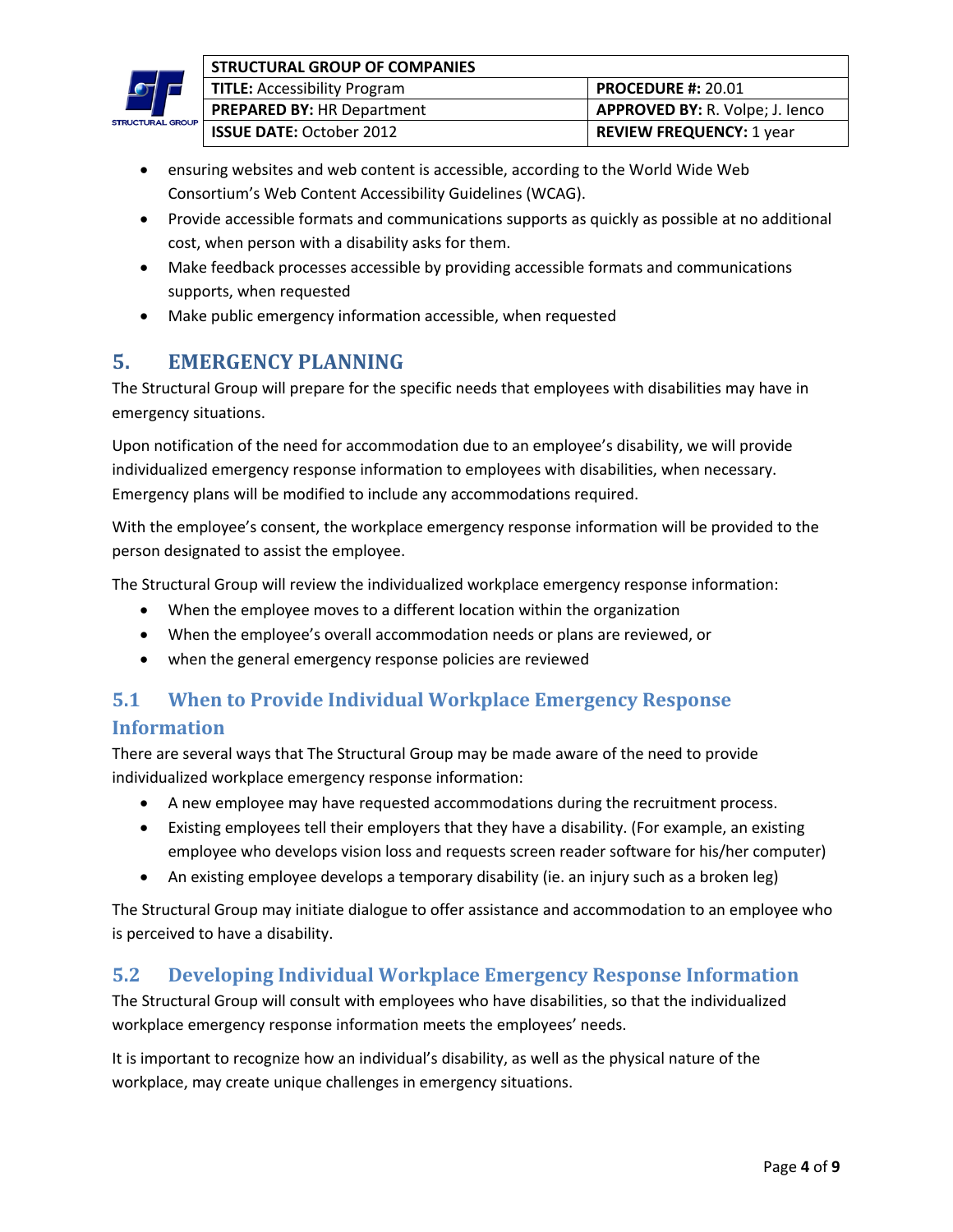

|    | STRUCTURAL GROUP OF COMPANIES       |                                        |
|----|-------------------------------------|----------------------------------------|
|    | <b>TITLE: Accessibility Program</b> | <b>PROCEDURE #: 20.01</b>              |
|    | <b>PREPARED BY: HR Department</b>   | <b>APPROVED BY: R. Volpe; J. Jenco</b> |
| UP | <b>ISSUE DATE: October 2012</b>     | <b>REVIEW FREQUENCY: 1 year</b>        |

For example:

- A worker with a hearing disability may not hear an audible alarm for evacuation, and may need to be notified by other means, such as a visual alarm with flashing lights
- An employee with a visual disability may be unable to identify the escape routes, or obstructions to the escape routes and may need guidance toward the exit and meeting area
- A worker with a broken leg may require assistance during an emergency evacuation of the building.

## **5.3 When an Employee Needs Assistance**

Employees with disabilities may require assistance when evacuating the workplace in emergencies.

In these cases, and with the employees consent, The Structural Group will provide the employees' individualized workplace emergency response information to the designated individual(s). However, we will respect our employees' privacy. For co-workers to provide assistance, they do not need to know the details of the employees' disabilities.

For example, an employee with limited mobility may need assistance walking down stairs. The person designated to help only needs to know the individual requires help walking down stairs. In other words, it is important to not include personal medical information in the individualized workplace emergency response information.

# **5.4 Documenting Individualized Workplace Emergency Response**

### **Information**

If an employee has an individual accommodation plan, then the individualized workplace emergency response information provided to the employee should be included in the plan.

## **6. EMPLOYMENT**

The Structural Group of Companies' success is built on a foundation of professional integrity and a commitment to excellence. We value our employees along with the skills and talents that each individual brings to our organization. We are committed to a safe work environment and we are also committed to creating a workplace that is accessible by removing barriers and making reasonable accommodations, which will allow employees to reach their full potential. Employees with disabilities will be consulted with respect to their individualized accessibility and accommodation needs, and emergency plans will be modified to include any accommodations required.

This commitment applies to all paid employees including full-time, part-time, paid apprenticeships, and seasonal employment.

### **6.1 Recruitment**

The Structural Group will notify job applicants that where needed, accommodations for disabilities will be provided, on request, to support their participation in the recruitment process.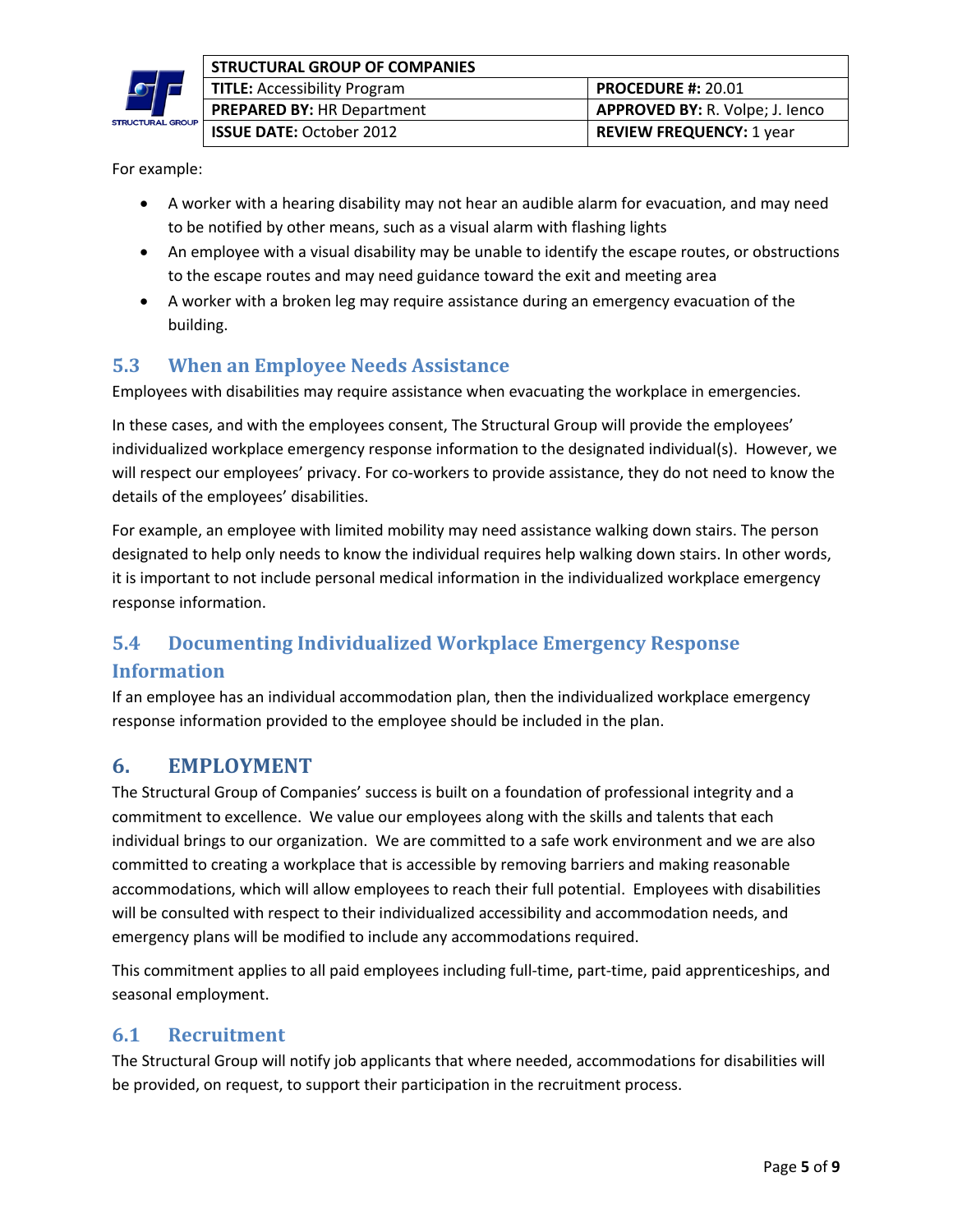

| STRUCTURAL GROUP OF COMPANIES |                                     |                                        |
|-------------------------------|-------------------------------------|----------------------------------------|
|                               | <b>TITLE: Accessibility Program</b> | <b>PROCEDURE #: 20.01</b>              |
|                               | <b>PREPARED BY: HR Department</b>   | <b>APPROVED BY: R. Volpe; J. lenco</b> |
| UP                            | <b>ISSUE DATE: October 2012</b>     | <b>REVIEW FREQUENCY: 1 year</b>        |

During the recruitment process, The Structural Group will notify job applicants when they are individually selected to participate in an assessment or selection process that accommodations are available, upon request, in relation to the materials or processes to be used. If a selected applicant requests an accommodation, The Structural Group will consult with the applicant and arrange to provide the suitable accommodation in a manner that takes into account the applicant`s accessibility needs due to disability.

The Structural Group will incorporate a variety of ways to make the recruitment process accessible:

- Job Advertisements
- Clearly stating that The Structural Group is an equal opportunity employer.
- Using a simple typeface that is easy and large enough to read, and the use of plain language.
- Consideration of alternate formats of advertising such as web-based listings
- Using an employment agency in the community
- Focusing on skills, abilities, expectations and desired outcomes.

#### **6.1.1 Recruitment and Selection**

The selection process for all applicants will be consistent, including interviews, tests and other screening tools.

When contacting candidates for an interview, The Structural Group will ask if they have any accommodation needs for the interview. (For example, they may need materials provided in large highcontrast print)

Staff greeting job candidates will be trained on how to interact with people with disabilities.

Questions asked will be related to the job or job task. If the job requires specific physical demands, such as heavy lifting, questions may be asked about the candidate's physical ability to perform the task.

### **6.1.2 Applicant Testing**

All candidates will be asked if they need any accommodations for the interview and any related tests ahead of time. (For example, you may have to give the test verbally, or provide a larger font test, or provide a computer for candidates to do the test.)

The same test and clear instructions will be given to all candidates. Testing methods and requirements will be established according to the specific job.

### **6.2** Notice to Successful Applicants

When making an offer of employment, the successful applicant will be notified of The Structural Group's policies for accommodating employees with disabilities.

### **6.3 Informing Employees of Supports**

The Structural Group will inform all new and existing employees of its policies used to support employees with disabilities, including job accommodations that take into account an employee's accessibility needs due to disabilities.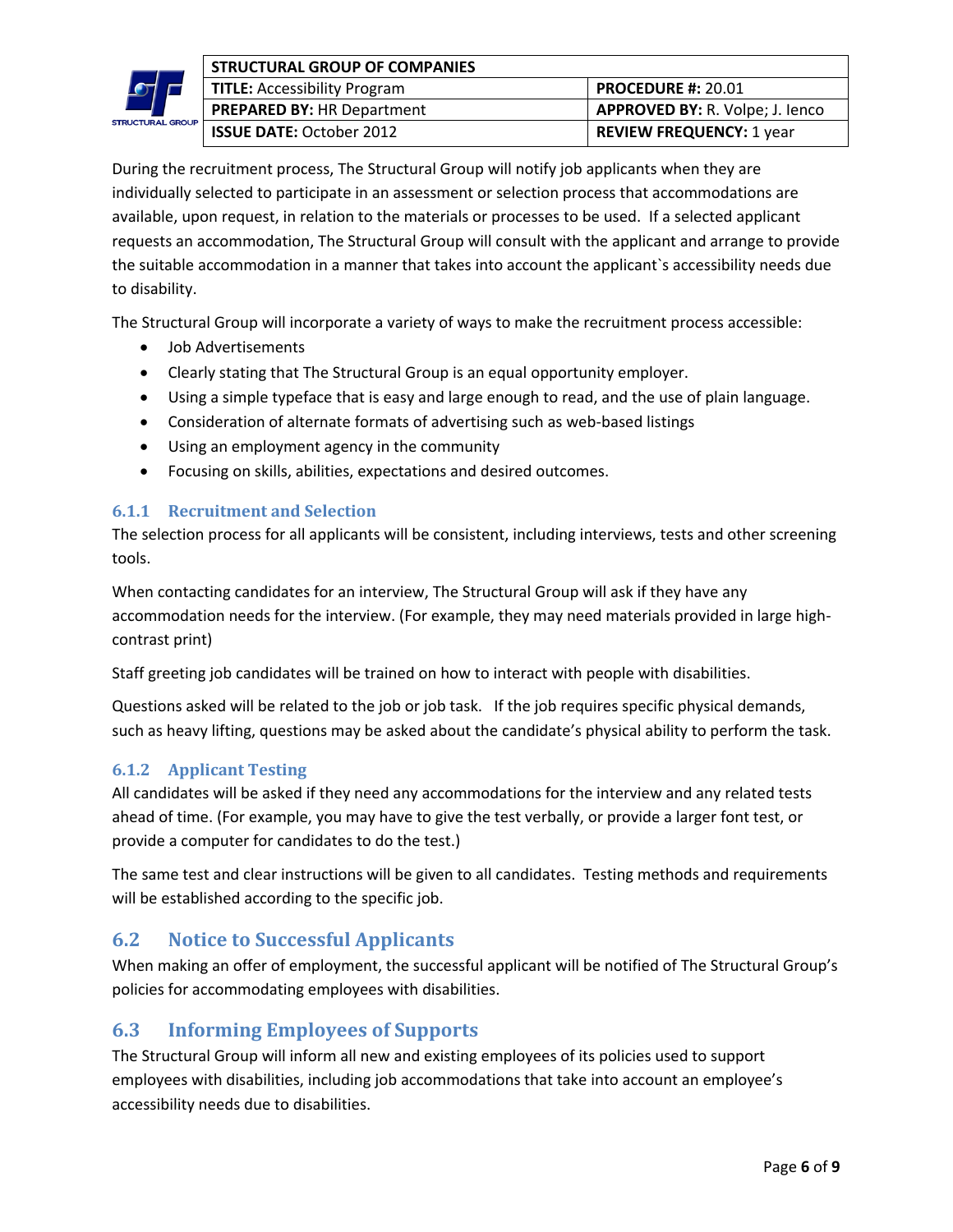

|     | <b>STRUCTURAL GROUP OF COMPANIES</b> |                                        |
|-----|--------------------------------------|----------------------------------------|
|     | <b>TITLE: Accessibility Program</b>  | <b>PROCEDURE #: 20.01</b>              |
|     | <b>PREPARED BY: HR Department</b>    | <b>APPROVED BY: R. Volpe; J. lenco</b> |
| OUP | <b>ISSUE DATE: October 2012</b>      | <b>REVIEW FREQUENCY: 1 year</b>        |

All new hires will be provided with this information during the orientation process, as soon as practicable after their hire date.

Updated information will be provided to all employees whenever there is a change to existing policies relating to job accommodations that take into consideration accessibility needs due to disability.

The policy information may be communicated in a variety of ways:

- Newsletters
- Emails
- Staff memos
- Staff meetings

## **6.4 • Accessible Formats and Communication Supports for Employees**

On request, The Structural Group will consult with their employees who have disabilities in order to provide them with the accessible formats and communication supports they require to do their jobs effectively and to be informed of information that is generally available to all employees in the workplace.

The Structural Group will consult with the employee making the request to determine the suitability of an accessible format or communication support. Accommodations will depend on the needs of the individual.

This requirement also applies to company newsletters, bulletins on company policies and procedures, fact sheets, health and safety information, and inter-office memorandums. There may be a variety of formats that may be provided, including:

- Printed material
- Email
- Staff notice boards
- Verbally

### **6.4.1 Documenting Accessible Formats and Communication Supports**

If an employee has an individual accommodation plan, then the accessible formats and/or communications supports that will be provided to the employee should be included in the plan.

Refer to the section below regarding accommodation plans.

# **7. DOCUMENTED INDIVIDUAL ACCOMMODATION PLANS**

The Structural Group is committed to provide a safe work environment for our employees, and we are also committed to creating a workplace that is accessible by removing barriers and making reasonable accommodations which will allow employees to reach their full potential.

Employees with disabilities will be consulted with respect to their individual accessibility and accommodation needs. Any individual accommodation plan to be implemented will be fully documented in writing.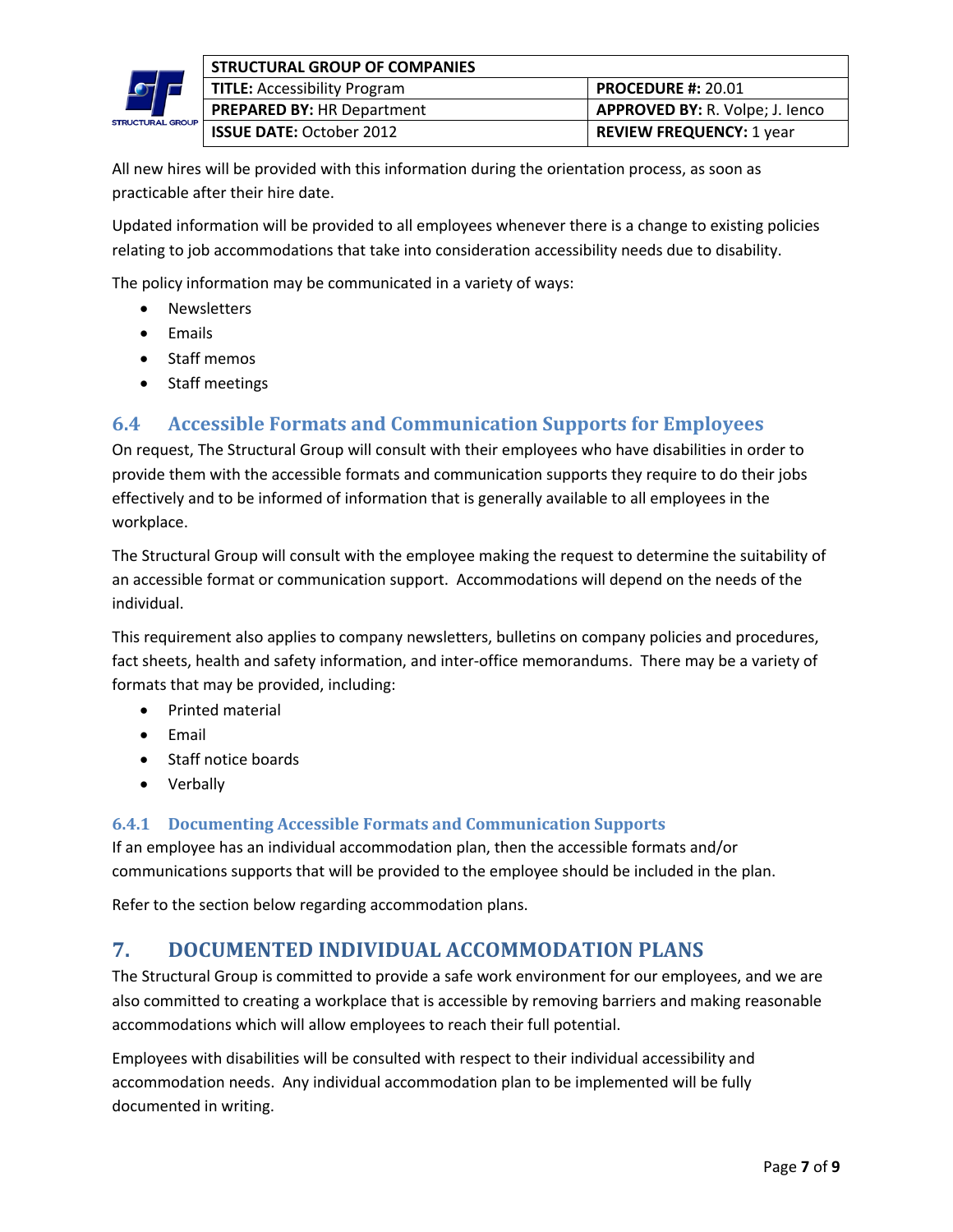

|     | STRUCTURAL GROUP OF COMPANIES       |                                        |
|-----|-------------------------------------|----------------------------------------|
|     | <b>TITLE: Accessibility Program</b> | <b>PROCEDURE #: 20.01</b>              |
|     | <b>PREPARED BY: HR Department</b>   | <b>APPROVED BY: R. Volpe; J. Jenco</b> |
| DUP | <b>ISSUE DATE: October 2012</b>     | <b>REVIEW FREQUENCY: 1 year</b>        |

Please refer to the *Incident Reporting and Investigation Procedure* and *Return to Work* policy and procedure outlining the protocol involved in the return to work and accommodation of injured workers. Transitional Work Plan forms are used to document a worker's modified work program and accommodations to be implemented in the workplace.

# **7.1 Developing Individual Accommodation Plans**

Each employee who has a disability will be assessed in an individual basis, to determine their accessibility and accommodation needs.

If clarification of the employee's functional capacity is required, The Structural Group will request that the worker obtain medical documentation outlining the worker's functional abilities and limitations. The Structural Group may request that the employee attend a medical assessment by an outside medical provider or expert, at the expense of the company, to clarify their functional capacity and the worker's accommodation needs.

Employees with disabilities will be consulted, when developing an individual accommodation plan.

Employees may request participation of a Worker Health and Safety Representative or Union Representative in the development of the accommodation plan.

The Structural Group respects our employees' privacy. Personal information will be used for the purpose for which it has been collected and will not be disclosed to any other party, unless consent has been obtained from the individual or as required by law.

Accommodation plans will be reviewed and updated:

- When the worker changes job positions, or moves to a different location
- When the employee's accommodation needs change
- When there is a change to the company's policies, practices, or processes

If the individual accommodation plan is denied, the manner in which the reasons for the denial will be provided to the employee.

A copy of the individual accommodation plan will be provided to the employee in a format that takes into account the employee's disability needs due to disability. The plan will include:

- any information regarding accessible formats and communications supports provided,
- any individualized workplace emergency response information, and
- identify any other accommodation that is to be provided